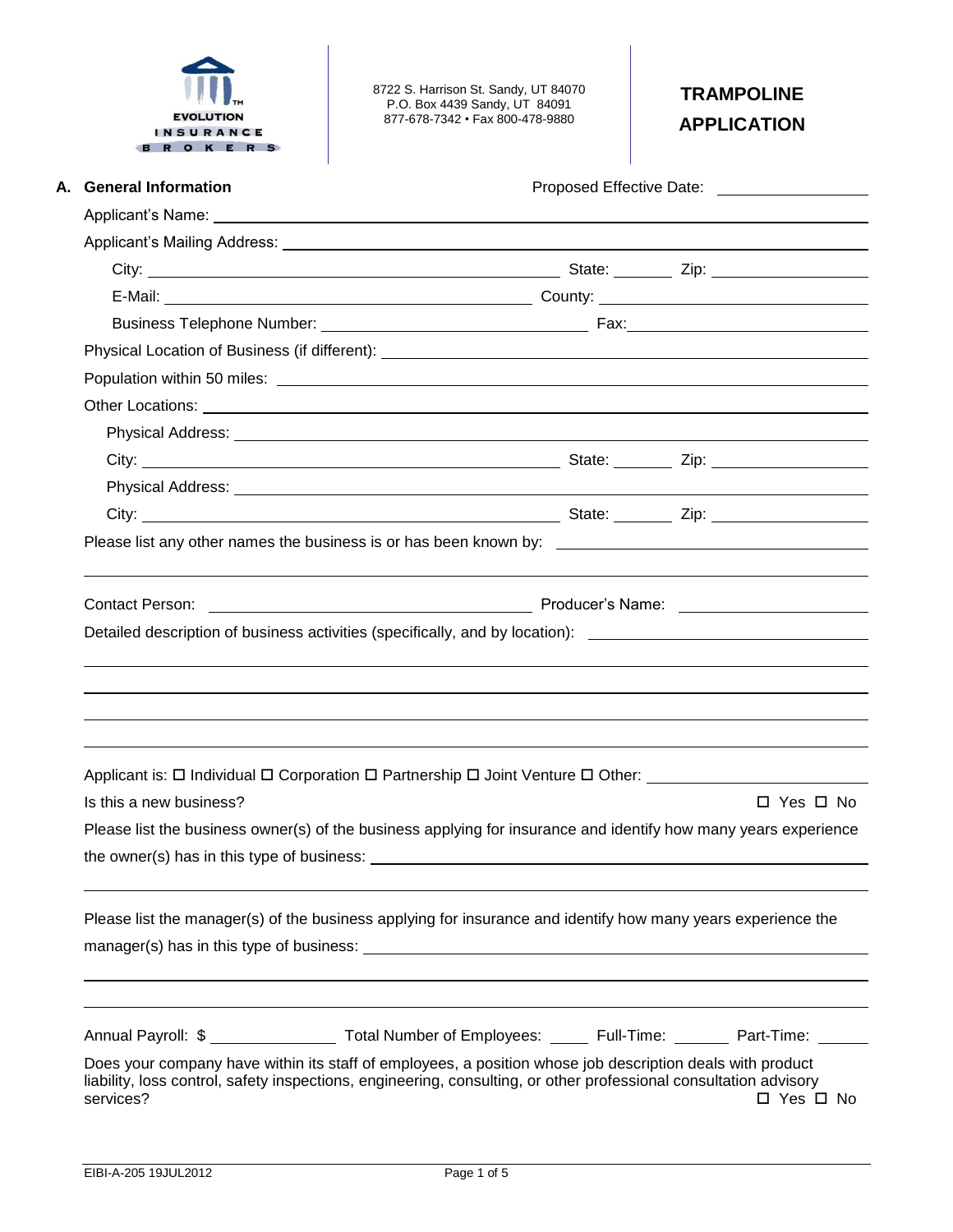#### If yes, please tell us:

| Employee Name:               |                                         |
|------------------------------|-----------------------------------------|
| E-Mail:                      | Business Telephone No.:                 |
| Fax:                         | Years with Company: Vears with Company: |
| Employee's Responsibilities: |                                         |

#### **B. Insurance History**

|  |  | Who is your current insurance carrier (or your last if no current provider)? |  |  |  |  |
|--|--|------------------------------------------------------------------------------|--|--|--|--|
|  |  |                                                                              |  |  |  |  |
|  |  |                                                                              |  |  |  |  |

Provide name(s) for all insurance companies that have provided Applicant insurance for the last three years:

|                        | Coverage:                                                   | Coverage: | Coverage:            |  |
|------------------------|-------------------------------------------------------------|-----------|----------------------|--|
| Company Name           |                                                             |           |                      |  |
| <b>Expiration Date</b> |                                                             |           |                      |  |
| <b>Annual Premium</b>  | S                                                           |           | \$                   |  |
|                        | Has the Applicant or any predecessor ever had a claim?      |           | $\Box$ Yes $\Box$ No |  |
|                        | Completed Claims and Loss History form attached (REQUIRED)? |           | $\Box$ Yes $\Box$ No |  |
|                        |                                                             |           |                      |  |

Has the Applicant, or anyone on the Applicant's behalf, attempted to place this risk in standard markets? □ Yes □ No

If the standard markets are declining placement, please explain why: \_\_\_\_

#### **C. Other Insurance**

Please provide the following information for all other business-related insurance the Applicant currently carries.

| Coverage Type          |  |   |
|------------------------|--|---|
| Company Name           |  |   |
| <b>Expiration Date</b> |  |   |
| Annual Premium   \$    |  | Ф |

#### **D. Desired Insurance**

Per Act/Aggregate **OR** Per Person/Per Act/Aggregate

| \$50,000/\$100,000    | \$25,000/\$50,000/\$100,000     |
|-----------------------|---------------------------------|
| \$150,000/\$300,000   | \$75,000/\$150,000/\$300,000    |
| \$250,000/\$1,000,000 | \$100,000/\$250,000/\$1,000,000 |
| \$500,000/\$1,000,000 | \$250,000/\$500,000/\$1,000,000 |
| Other:                | Other:                          |

#### **Self-Insured Retention (SIR):** □ \$1,000 (Minimum) □ \$1,500 □ \$2,500 □ \$5,000 □ \$10,000

#### **E. Business Activities**

- 1. Business Hours of Operation:
- 2. Do you have video surveillance cameras?  $\Box$  Yes  $\Box$  No

If yes, please describe in detail:

3. Does the Applicant engage in any other business operations?  $\square$  Yes  $\square$  No

If yes, please describe in detail: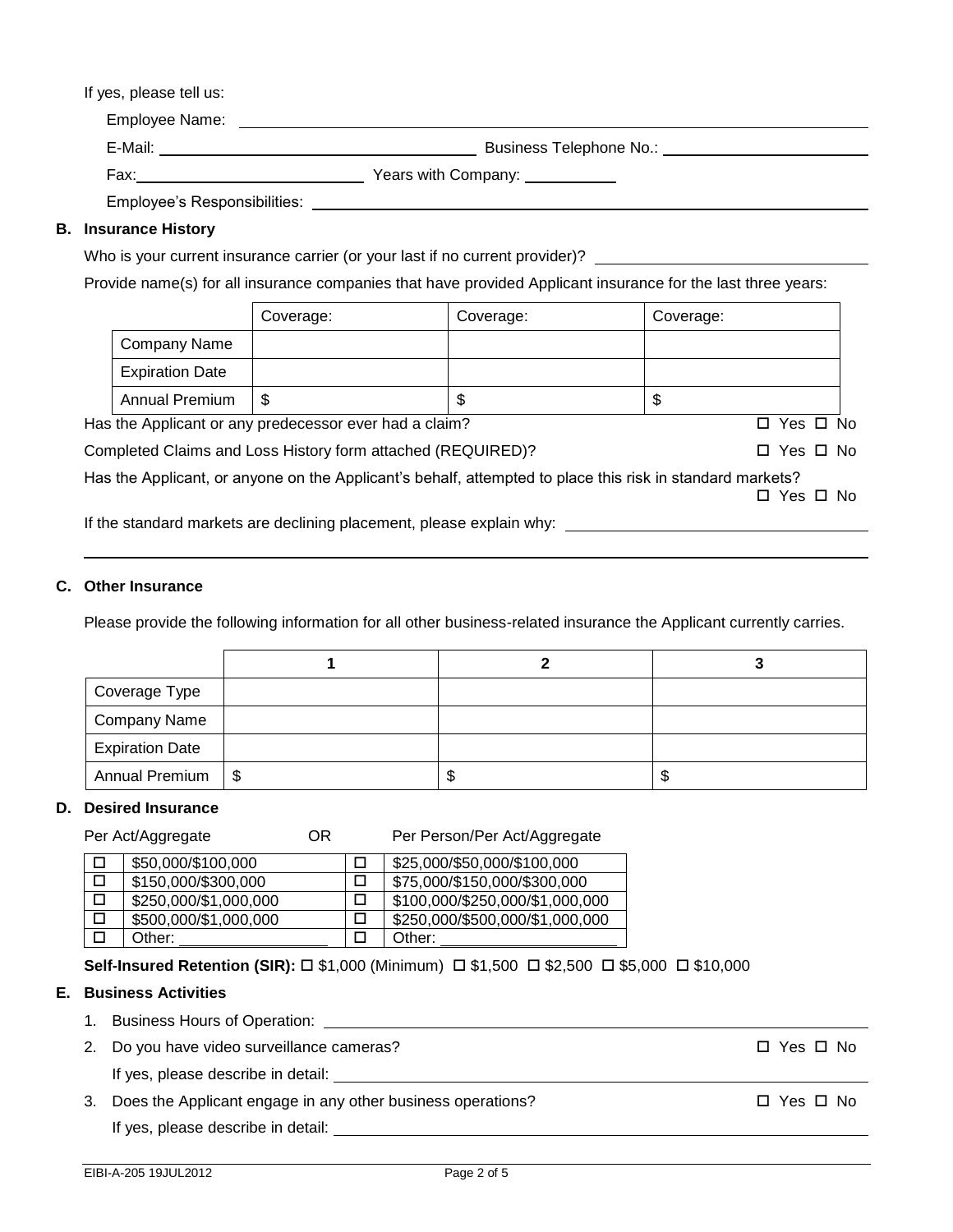|    | 4. Are safety rules provided to all participants prior to engaging in any activity?                                        |                      |
|----|----------------------------------------------------------------------------------------------------------------------------|----------------------|
|    |                                                                                                                            | □ Yes □ No           |
|    |                                                                                                                            |                      |
| 5. | Do you post your safety and warning rules in the facility so they are visible to all participants?                         |                      |
|    |                                                                                                                            | □ Yes □ No           |
|    |                                                                                                                            |                      |
| 6. | Please list the number of trampolines and attach pictures with this application: ____________________________              |                      |
| 7. |                                                                                                                            |                      |
| 8. | Do you have a Foam Pit?                                                                                                    | $\Box$ Yes $\Box$ No |
|    | If yes, please describe all rules and safety precautions: <b>Example 2018</b> 2019 12:00:00 PM                             |                      |
|    | Are the above rules/safety precautions displayed for participants?                                                         | $\Box$ Yes $\Box$ No |
| 9. | Does your park have a Rock Climbing Wall?                                                                                  | □ Yes □ No           |
|    | If yes, please describe all rules and safety precautions and attach pictures to this application:                          |                      |
|    | Are the above rules/safety precautions displayed for participants?                                                         | □ Yes □ No           |
|    | 10. Does your facility have any inflatables?                                                                               | □ Yes □ No           |
|    |                                                                                                                            |                      |
|    | If yes, please describe all rules and safety precautions and attach pictures to this application:                          |                      |
|    | 11. Does your facility have a Zip Line?                                                                                    | □ Yes □ No           |
|    | If yes, please describe each (if more than one) in detail:                                                                 |                      |
|    | If yes, please describe all rules and safety precautions and attach pictures to this application:                          |                      |
|    | 12. Do competitive leagues play at your facility?                                                                          | □ Yes □ No           |
|    |                                                                                                                            |                      |
|    | 13. List all other activities taking place at this location or any of your other locations (include pictures and all rules |                      |
|    |                                                                                                                            |                      |
|    |                                                                                                                            |                      |

## **F. Premises/Location**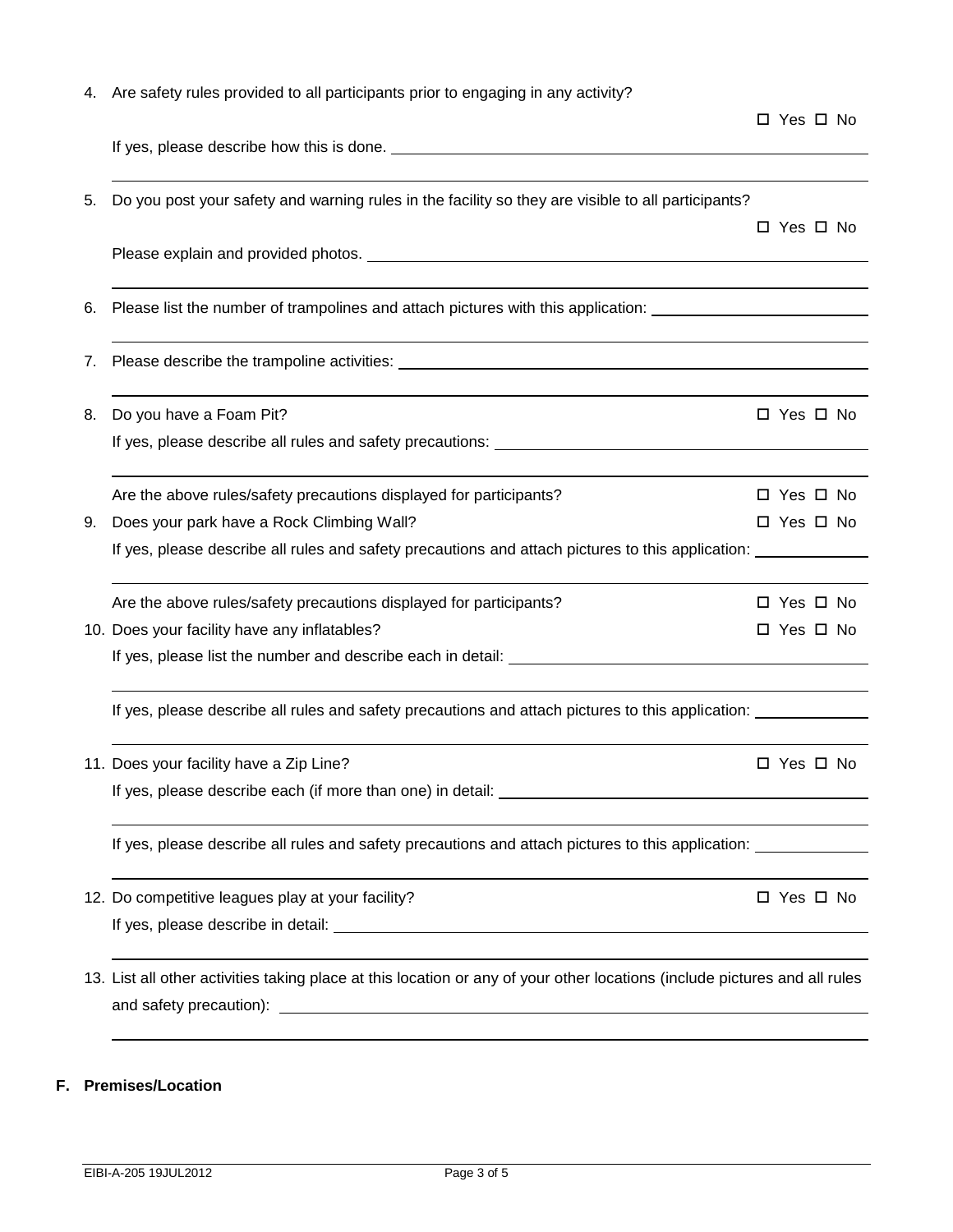| 1. Please include any information that adequately describes your premises, i.e. photos, brochures, and a |
|----------------------------------------------------------------------------------------------------------|
| diagram of the premises.                                                                                 |

2. List all parties with an interest in premises:

| Owner:   | <u> Alexandria de la contrada de la contrada de la contrada de la contrada de la contrada de la contrada de la c</u> |  |
|----------|----------------------------------------------------------------------------------------------------------------------|--|
|          |                                                                                                                      |  |
|          |                                                                                                                      |  |
|          |                                                                                                                      |  |
|          |                                                                                                                      |  |
| Address: |                                                                                                                      |  |

### **G. Risk Management:**

| <b>YES</b> | NO | N/A    |                                                                                             |
|------------|----|--------|---------------------------------------------------------------------------------------------|
|            | □  | $\Box$ | Do you perform maintenance and up keep on the equipment in your facility?                   |
| П          | □  | $\Box$ | Do you keep a log of all maintenance?                                                       |
| □          | □  | $\Box$ | Do you do regular checks of the premises for hazards etc.                                   |
| п          | □  | $\Box$ | If yes to the above question, do you keep a log of when, who, what of the checks?           |
| п          | □  | $\Box$ | Is there a height and/or weight restriction for activities? If yes, please provide details. |
| □          | □  | $\Box$ | Do you allow pregnant women to participate in activities?                                   |
|            | ◻  | $\Box$ | Do you have a medical emergency plan and procedures?                                        |

1. Please enclose resumes of your key personnel and minimum requirement for person(s) charged with safety.

|          | 2. Do you have a drug policy?<br>If yes, please attach a copy of the policy.                                                                                                                                                                    | □ Yes □ No     |
|----------|-------------------------------------------------------------------------------------------------------------------------------------------------------------------------------------------------------------------------------------------------|----------------|
| 3.<br>4. | What is the minimum age of employees? $\Box$ 16-18 $\Box$ 18-21 $\Box$ 21+<br>Do you require employee(s) to monitor all the activities in the facility?<br>If yes, please note how many employees are placed at each activity and for how long? | □ Yes □ No     |
|          |                                                                                                                                                                                                                                                 |                |
| 5.       | Please note what the duties and obligations of your employees in regards to their monitoring of activities?                                                                                                                                     |                |
| 6.       | Does your facility have a maximum capacity?<br>If yes, please note.                                                                                                                                                                             | Yes □ No<br>О. |
| 7.       | Do you require that participants sign an "assumption of risk" form and/or "Liability Release"? $\Box$ Yes $\Box$ No                                                                                                                             |                |
|          | 8. Have you obtained certificates of insurance from all independent contractors or concessions? $\square$ Yes $\square$ No<br>If yes, please enclose copies.                                                                                    |                |
| 9.       | <b>Additional Activities</b>                                                                                                                                                                                                                    |                |

|                         | <b>GROSS RECEIPTS</b> | # OF PARTICIPANTS ANNUALLY |
|-------------------------|-----------------------|----------------------------|
| <b>Birthday Parties</b> | ٤IJ                   |                            |
| Weddings                | ۰IJ                   |                            |